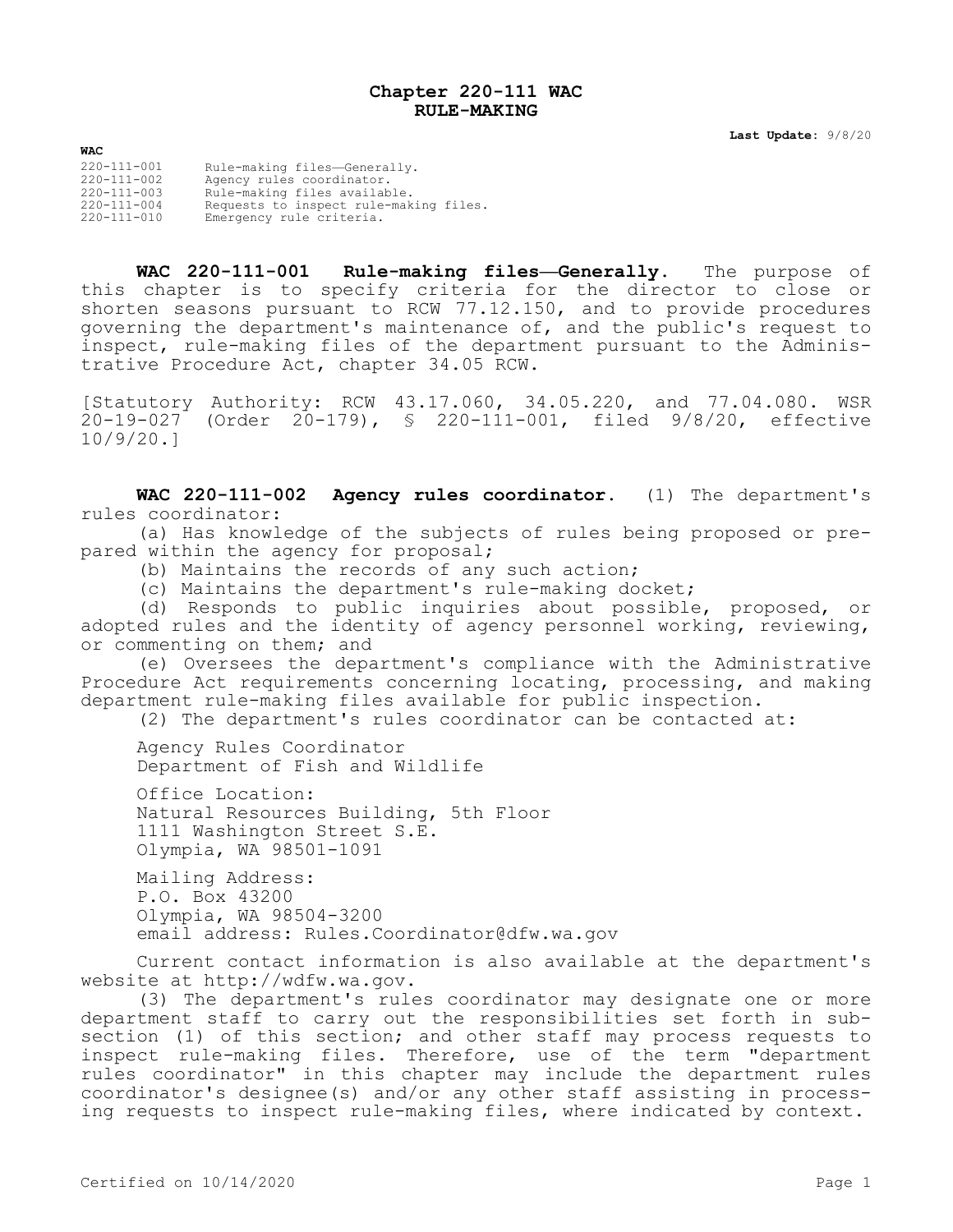[Statutory Authority: RCW 43.17.060, 34.05.220, and 77.04.080. WSR 20-19-027 (Order 20-179), § 220-111-002, filed 9/8/20, effective 10/9/20.]

**WAC 220-111-003 Rule-making files available.** (1) The department's rule-making docket and many of its rule-making files are publicly available on the department's website at http://wdfw.wa.gov. Requestors are encouraged to search for and view department rule-making activities on the department's website in lieu of or prior to submitting a request to inspect the department's rule-making files.

(2) Rule-making files are available for inspection, upon request, from 9:00 a.m. to  $12:00$  p.m. and from 1:30 p.m. to 4:30 p.m., Monday through Friday, excluding legal holidays. Based on other demands on the agency and/or the size, format, and location of the rule-making file, the department rules coordinator may specify the date and times during which particular rule-making files will be made available for inspection.

(3) Requestors providing a valid email address may be able to view rule-making files on their own computers, or rule-making files may be inspected at the department's central office, located at 1111 Washington Street S.E., Olympia, Washington 98501.

(4) Requestors should contact the department's rules coordinator to determine the availability of records for inspection. The department will ordinarily respond to such requests within three days.

[Statutory Authority: RCW 43.17.060, 34.05.220, and 77.04.080. WSR 20-19-027 (Order 20-179), § 220-111-003, filed 9/8/20, effective 10/9/20.]

**WAC 220-111-004 Requests to inspect rule-making files.** (1) Any person wishing to inspect rule-making files of the department must contact the agency rules coordinator by letter or email to the office or email address set forth in WAC 220-111-002(2). The written request must be addressed and sent to the department's rules coordinator and include the following information:

(a) Name of the requestor;

(b) Contact information, including telephone number and email address, if the requestor has one; and

(c) Identification of the rule-making files sought, in a form or description that is sufficient for the department's rules coordinator to identify and locate the requested file. If a request for inspection of a rule-making file is unclear, the rules coordinator may request clarification.

(2) If the requestor wishes to have copies of the records made, whether hard copy or electronic, instead of inspecting them, the requestor must submit a request for public records pursuant to the Public Records Act, chapters 42.56 RCW and 220-120 WAC. A public records request form is available to requestors at the office of the public records officer and at the department's website at http://wdfw.wa.gov.

[Statutory Authority: RCW 43.17.060, 34.05.220, and 77.04.080. WSR 20-19-027 (Order 20-179), § 220-111-004, filed 9/8/20, effective 10/9/20.]